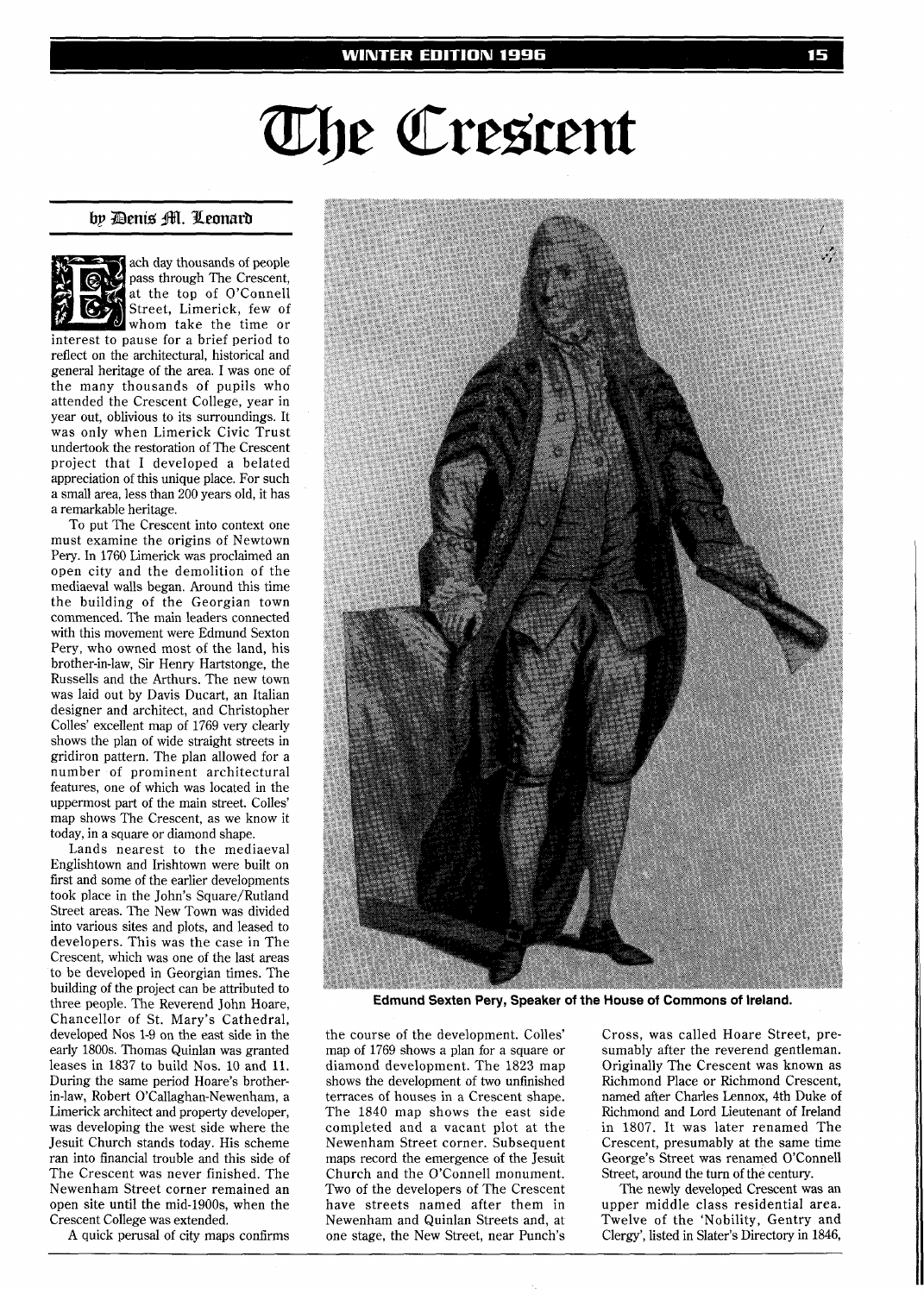lived there. Amongst the occupants were many well-known 19th century families, such as Cox, Creagh, Delmege, Evans, Gubbins, Hall, Maunsell, Peacocke, Rose, Smyth, Vereker, and Westropp. An interestingly-named occupant in 1824 was Thomas Disney Jnr.

A.J. O'Halloran in his 1928 book *The Glamour of Limerick,* writes:

*the houses on both sides were tenanted by plutocratic families with aristocratic tendencies, and it is recorded that, on fine summer evenings, it was usual to have the space on which the monument stands occupied by a band belonging to one of the infantry regiments in garrison. Here 'By kind permission of the Colonel and ojjficers' they would render 'choice selections' for the delectation of the plutocratic ladies aforesaid, while the latter, seated at open windows, drank tea and flirted. Doubtless it must have been a pleasant sight in those days to glance around and observe all the bewitching fair ones imbibing Pekoe in rhythmic sympathy with the haunting symphonies of the military band, while the general populace watched their doings with hungry and r6spectfitl interest, and the pretty little housemaids peeped their admiration of the bold soldier boys from upper windows. With the coming of the O'Connell Statue those halcyon days vanished forever, because the plutocratic ones could not abide even the memory of 'that agitator', and as quickly as their circumstances would warrant they packed their household goods and The Crescent knew them no more.* 

Mention of O'Connell reminds us that this very fine lifesize bronze statue, standing



**Bernard Mulrenin's portrait of John Hogan, in the National Gallery of Ireland.** 

on a 13 foot high granite pedestal, was made by the renowned sculptor, John Hogan, and cost £1,000. It was his second memorial to be erected in memory of Daniel O'Connell in Ireland and was unveiled by the Mayor of Limerick, Dr Thomas Kane, on 15 August, 1857, at a civic ceremony attended by several thousands of people. It is said that one of Limerick's foremost merchant princes, Richard Russell, who lived in Crescent House in the centre of the west side terrace, kept his window blinds shut upon

the arrival of the O'Connell monument.

In his biography of John Hogan, published by Irish Academic Press in 1982, John Turpin gives much information on the sculptor and his work:

*He was commissioned by the limerick Committee for the O'Connell Testimonial' to make a posthumous bronze*  statue of O'Connell for that city (for *£1,000). Unfortunately, Hogan (who appears to have lost all fdhh in Irish committees) got the wrong impression that unless he agreed to a fee of £600, the job would be given to another; the sheer cost of materials would have been in excess of this. William Carleton spoke to Hogan at the moment when the sculptor thought he had lost the commission. 'On that very night, such were Hogan's apprehensions for his family that he was seized with an attack of paralysis which rendered his right, his working arm, useless for several months'. Hogan was attended by Dr. William Stokes and Dr. Wilde, Dublin's leading doctors (Stokes was a close friend of Petrie the archaeologist, who had written so laudably on Hogan's work). This attack took place in 1855 and marks the beginning of Hogan's decline in health, leading to his death three years later. Nevertheless, Hogan worked quickly on the commission. He visited Paris in 1857 to attend to the casting of the statue in bronze, and it was inaugurated in The Crescent, Limerick, on 15 August, 1857. He was present at the ceremony and delivered a nationalist panegeric: 'l have represented O'Connell in his ever solemn dignity, and in his earnest but not impassioned expression.' It is certainly not a conception of O'Connell as orator* 



**The O'Connell Monument at The Crescent, with Quinlan Street and O'Connell Avenue in the background, circa 1900.**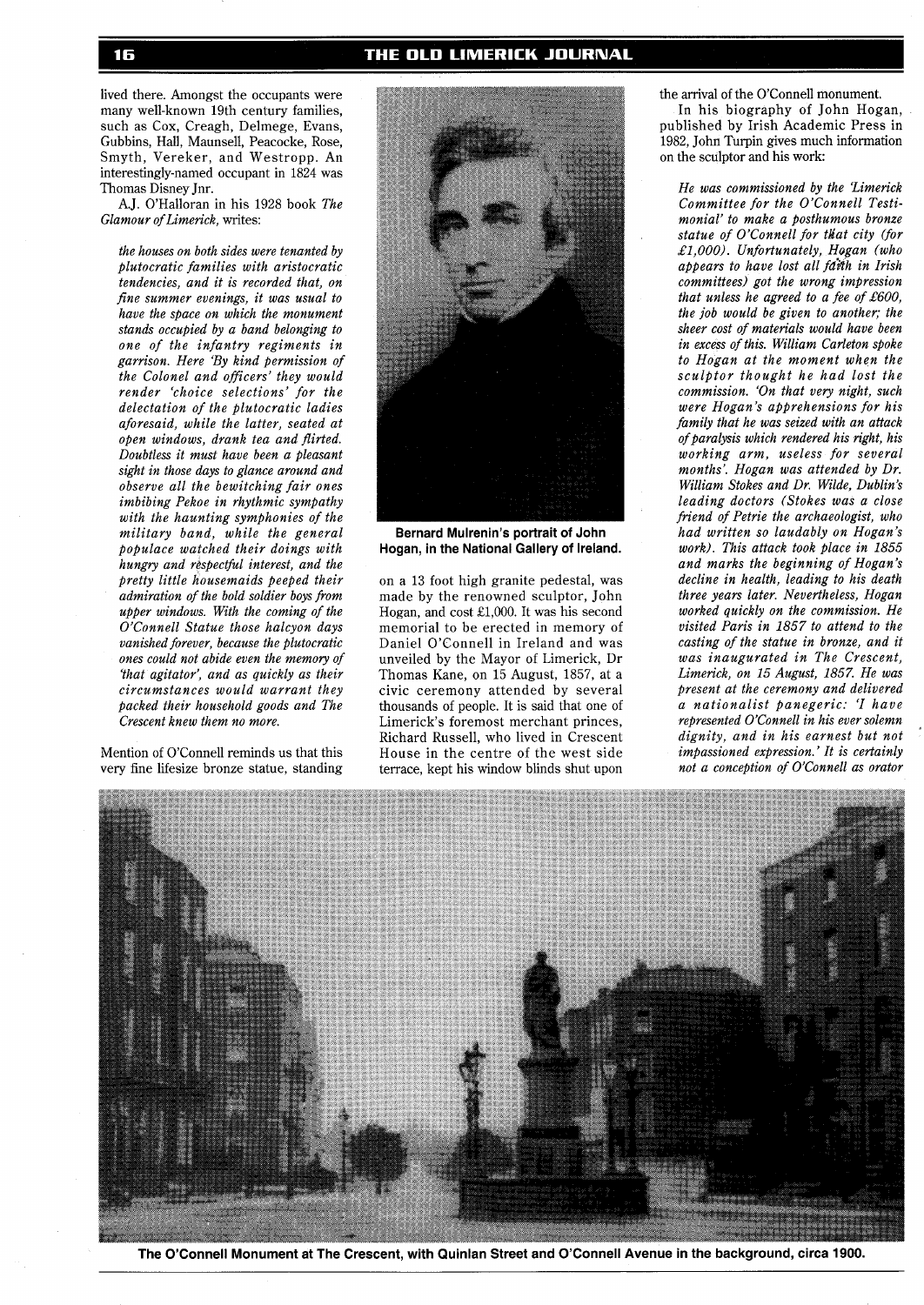## **WINTER EDITION 1996**



**The Crescent and O'Connell Street at the turn of the century.** 

*and leader, but as statesman and sage. Although it is a bronze taken from a plaster, its form is essentially that of a figure carved in stone. In this, his final free-standing portrail statue, he still showed his subject wrapped in elaborate antique drapery. Hogan added at the unveiling ceremony that, should Limerick wish it, he would be interested*   $in$  making a statue of Patrick Sarsfield.

John Turpin also provides details of the payments made to John Hogan during the course of the work:

*The first instalment of £100 was paid by Eugene O'Callaghan on 7 February 1856. The second, of £400, was paid on 22 September 1856 and the third and final one for £500 on 19 June 1857. On 14 May 1857 Hogan was granted permission by the RDS to exhibit it temporarily in their courtyard.* 

The whole project cost £1,300. The monument was adorned by an ornate railing and four gas lamps. These were removed in the 1960s to cater for the growth in motor traffic. Two of these lamps may be seen today in the grounds of the Ryan Ardhu Hotel.

There are some interesting commemorative stone plaques at the Newenham Street corner building, i.e. the Crescent Assembly Hall/Theatre. Over the entrance to the theatre is a very fine carving of the Crescent College crest. Another stone commemorates the completion of the school extension in 1946, but the most important stone of all, dated 1634, originates from the first Jesuit establishment in Castle Lane. This is one of the few items left to remind us that a Limerick-born priest, Fr David Wolfe, was the first Irish member of the Jesuit Order and the first Papal Nuncio to Ireland after the Reformation. He arrived in August 1560 and in 1565 established a grammar school for boys in Limerick, which was the first Jesuit school in Ireland. Another Limerickman in the community at that time was Fr Edmund Daniel, S.J. who was hanged, drawn and quartered in Cork in 1572 and became the first Jesuit martyr in Europe, dying for his loyalty to the Catholic faith. There was an oratory in Castle Lane, off Athlunkard Street up to

1773, when the order was suppressed and the oratory closed.

The Jesuits returned to Limerick in 1859 at the invitation of Bishop John Ryan and occupied No. 1, The Crescent, on the corner of Lower Hartstonge Street. The building had formerly been used by the Sisters of the Faithful Companions of Jesus as a temporary dwelling. The development of the church soon followed in 1862, when the Jesuits bought Crescent House from Richard Russell, who had then moved to Plassey. I have tried, in vain, to establish when and why the limestone porch was added to this house. Interestingly, it resembles the Hartstonge Street entrance to No. 6 Pery Square and



**The Crescent in the 1950s.**